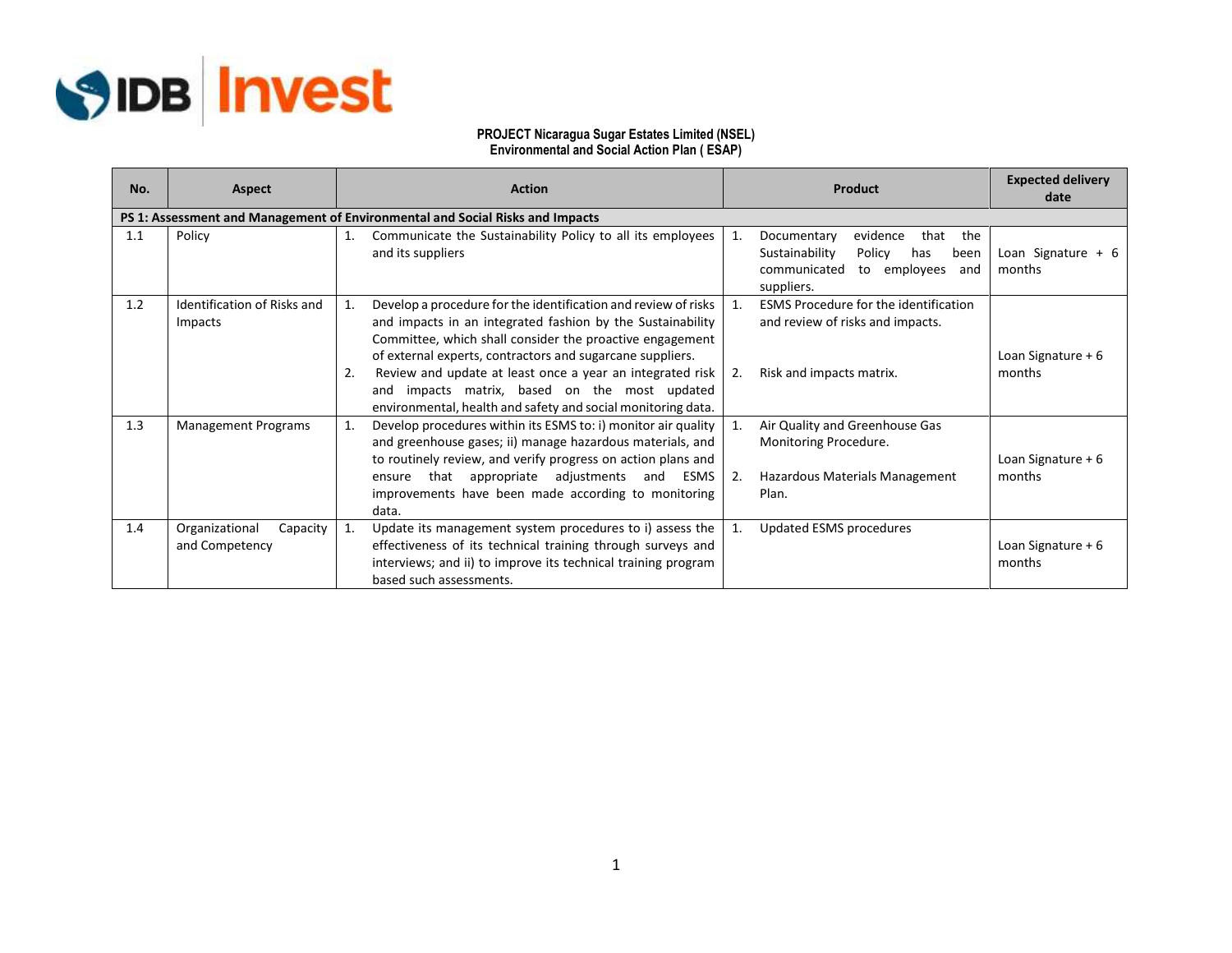| 1.5 | <b>Emergency Preparedness</b> | 1. | Complete a review of the EPRP to include the following           | 1.             | <b>Updated EPRP</b>                     |                    |
|-----|-------------------------------|----|------------------------------------------------------------------|----------------|-----------------------------------------|--------------------|
|     | and Response                  |    | information: (i) EPRP policy; (ii) graphic information to        |                |                                         |                    |
|     |                               |    | understand the EPRP domain, including geographical               |                |                                         | Loan Signature + 6 |
|     |                               |    | location, roads, vicinities, basic floor plan drawings of the    |                |                                         | months             |
|     |                               |    | different structures, hospital, school, cold storage, fire       |                |                                         |                    |
|     |                               |    | protection systems, fire alarm, safe distances of main risk      |                |                                         |                    |
|     |                               |    | scenarios, Hazardous Materials;<br>(iii)                         |                |                                         |                    |
|     |                               |    | information on hazards near the shore, like "person              |                |                                         |                    |
|     |                               |    | overboard", "boat overturned", other;<br>(iv) tentative          |                |                                         |                    |
|     |                               |    | training schedule for minimum the next 3 years; (v) section      |                |                                         |                    |
|     |                               |    | of "record of changes";<br>(vi) external communications          |                |                                         |                    |
|     |                               |    | strategy during emergencies, making reference to the             |                |                                         |                    |
|     |                               |    | Stakeholder Engagement Plan (SEP);<br>(vii)                      |                |                                         |                    |
|     |                               |    | indications of mutual aid with other companies or                |                |                                         |                    |
|     |                               |    | authorities, if applicable (viii) clarify the use of the ammonia |                |                                         |                    |
|     |                               |    | and location of the hazard; and (ix) detailed information and    |                |                                         |                    |
|     |                               |    | evacuation procedures for Hospital and School.                   |                |                                         |                    |
| 1.6 | Stakeholder Engagement        | 1. | Update the Stakeholder Engagement Plan (SEP) to: i)              | $\mathbf{1}$ . | Updated SEP.                            |                    |
|     |                               |    | describe how stakeholder engagement activities will be           |                |                                         |                    |
|     |                               |    | incorporated into the company's ESMS; ii) describe what          |                |                                         |                    |
|     |                               |    | information will be disclosed, in what formats, and the type     |                |                                         | Loan Signature + 6 |
|     |                               |    | of methods (e.g., oral, brochure, reports, posters, radio, etc.) |                |                                         | months             |
|     |                               |    | that the company will use to communicate such information        |                |                                         |                    |
|     |                               |    | to its stakeholders, and iii) describe any other engagement      |                |                                         |                    |
|     |                               |    | activities that the company will undertake, such as benefit-     |                |                                         |                    |
|     |                               |    | sharing programs, stakeholders development initiatives (e.g.     |                |                                         |                    |
|     |                               |    | such as the ones carried out with ASOCHIVIDA), etc.              |                |                                         |                    |
| 1.7 | <b>External Communication</b> | 1. | Update its external Grievance Mechanism ESMS procedure           | 1.             | <b>Updated Grievance Mechanism ESMS</b> |                    |
|     | and Grievance                 |    | to i) contemplate alternative instruments for grievances to      |                | procedure.                              |                    |
|     | Mechanisms                    |    | be raised (e.g. dedicated email address and NSEL's web           |                |                                         | Loan Signature + 6 |
|     |                               |    | page); ii) allow anonymous grievances; iii) describe actions to  |                |                                         | months             |
|     |                               |    | be taken when claims are raised by illiterate individuals        |                |                                         |                    |
|     |                               |    | and/or anonymously; iv) document how the company                 |                |                                         |                    |
|     |                               |    | registers and keeps track of grievances, v) to ensure that the   |                |                                         |                    |
|     |                               |    | mechanism will not hinder access to judicial or                  |                |                                         |                    |
|     |                               |    | administrative remedies and vi) to document how the              |                |                                         |                    |
|     |                               |    | Grievance Mechanism is communicated.                             |                |                                         |                    |
| 1.8 | Ongoing Reporting to          | 1. | Update the SEP to include annual E&S performance                 | 1.             | Updated SEP.                            |                    |
|     | <b>Affected Communities</b>   |    | reporting to its stakeholders: i) on the implementation of and   |                |                                         | Loan Signature + 6 |
|     |                               |    | progress on the specific items in its management programs,       |                |                                         | months             |
|     |                               |    | including the action plans, that involve ongoing risk to or      |                |                                         |                    |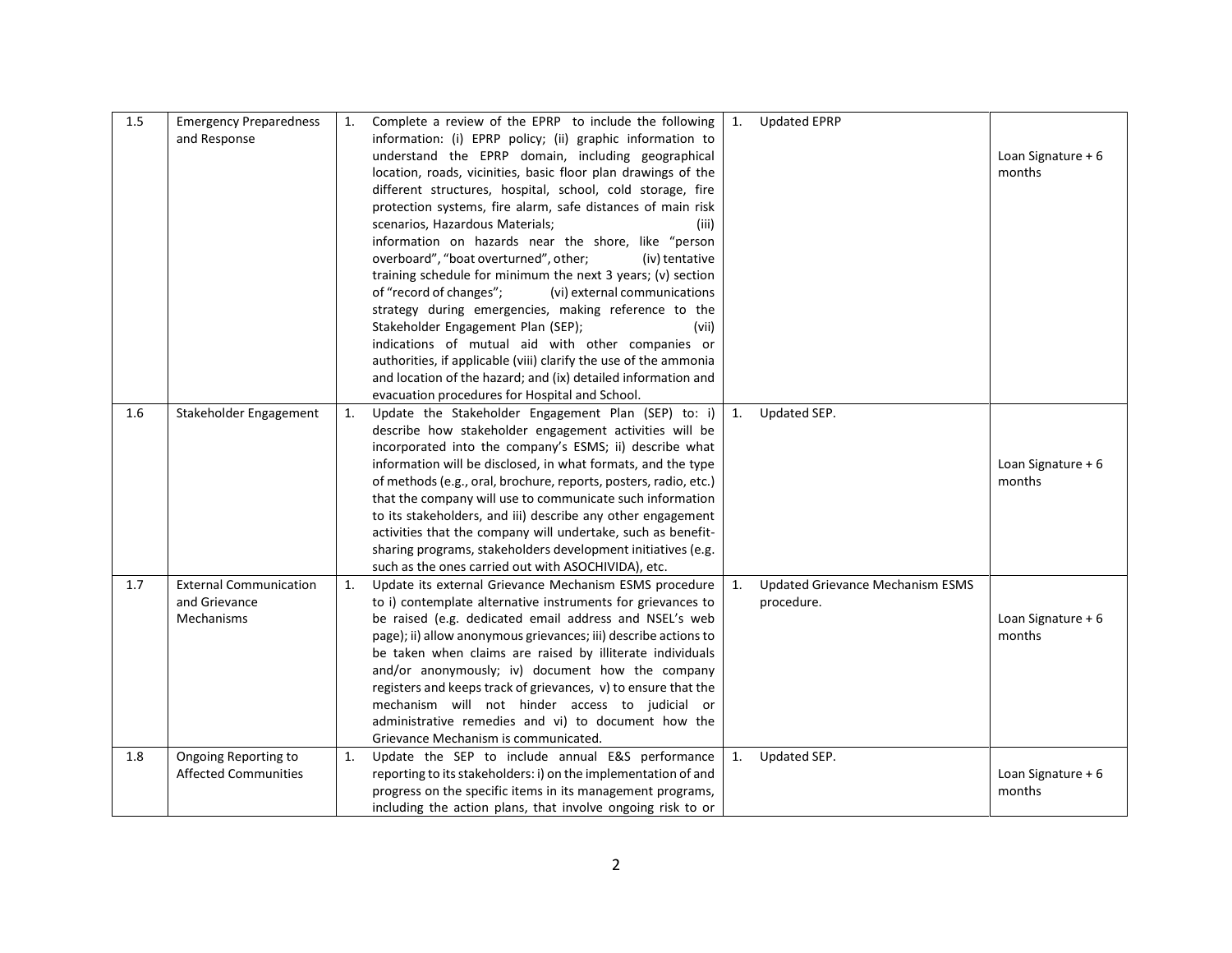|     |                                                    | impacts on communities. and ii) in response to community<br>feedback or grievances.                                                                                                                                                                                                                                                                                                                                                                                                                                                                                                |                                                                     |
|-----|----------------------------------------------------|------------------------------------------------------------------------------------------------------------------------------------------------------------------------------------------------------------------------------------------------------------------------------------------------------------------------------------------------------------------------------------------------------------------------------------------------------------------------------------------------------------------------------------------------------------------------------------|---------------------------------------------------------------------|
|     | PS 2: Labor and Working Conditions                 |                                                                                                                                                                                                                                                                                                                                                                                                                                                                                                                                                                                    |                                                                     |
| 2.1 | Human Resources Policies<br>and Procedures         | Update the Human Resources Policy document to add PS-2<br><b>Updated Human Resources Policy</b><br>1.<br>1.<br>principles, including i) terms of employment, such as wages<br>and benefits, hours of work, overtime compensation,<br>maternity, vacation,<br>hiring<br>period,<br>compensation,<br>promotions, salary increases, worker's associations,<br>termination of contract procedures and existence of an<br>internal grievance mechanism; ii) intolerance to child /<br>forced labor; and iii) rights of non-employee and supply chain<br>workers.                        | Loan Signature + 9<br>months                                        |
| 2.2 | Working Conditions and<br>Terms of Employment      | Develop a management system procedure to ensure that all<br>1.<br>ESMS procedure for the management<br>1.<br>of restrooms.<br>restrooms are maintained in best sanitary conditions,<br>including the requirement to ensure continuous running<br>water, hand soap and hand towels or air dryers, etc.,<br>following OSHA's (Occupational Health and Safety<br>Administration) Restroom Rules.<br>Refurbish restrooms at the school in order to comply with<br>2.<br>Documentary evidence that the<br>OSHA's standard.<br>2.<br>restrooms have been refurbished.                    | Loan Signature<br>1.<br>+6 months<br>Prior to<br>2.<br>Disbursement |
| 2.3 | Grievance Mechanism                                | Updated the internal Grievance Mechanism to describe how<br>1.<br>Updated<br>internal<br>$\mathbf{1}$ .<br>Grievance<br>the company will respond to anonymous complains and to<br>Mechanism ESMS procedure.<br>indicate that there will be no retaliation to workers raising<br>complains. The updated procedure will also state that the<br>2.<br>Communicate<br>updated<br>internal<br>mechanism will not impede access to other judicial or<br>Mechanism<br>Grievance<br>to<br>all<br>administrative remedies that workers may have available<br>employees.<br>under local law. | 1. Loan Signature + 1<br>month<br>2. Loan Signature + 3<br>months   |
| 2.4 | Supply Chain                                       | Progressively implement the CKD Prevention Program in the<br>Documentary evidence of progress of<br>1.<br>1.<br>supplier's fields on field workers performing crop<br>implementation of the CKD Prevention<br>maintenance and cultural practices. Report to IDB Invest<br>Program.<br>about progress of the CKD Prevention Program with<br>suppliers.                                                                                                                                                                                                                              | Loan Signature + 5<br>years                                         |
|     | PS 3: Resource Efficiency and Pollution Prevention |                                                                                                                                                                                                                                                                                                                                                                                                                                                                                                                                                                                    |                                                                     |
| 3.1 |                                                    |                                                                                                                                                                                                                                                                                                                                                                                                                                                                                                                                                                                    |                                                                     |
| 3.1 | Air Quality and<br><b>Greenhouse Gases</b>         | Emissions generated will be monitored by the company. This shall<br>Particulate<br>stack<br>emissions<br>measurements.<br>include the hospital incinerator. (the incinerator will reach<br>compliance when the new structure is operational). NSEL will<br>develop a stack emissions and air quality monitoring program, to<br>become fully integrated within its ESMS to ensure that monitoring<br>results are constantly assessed, and trends and KPIs are analyzed                                                                                                              | Loan Signature + 3<br>years                                         |